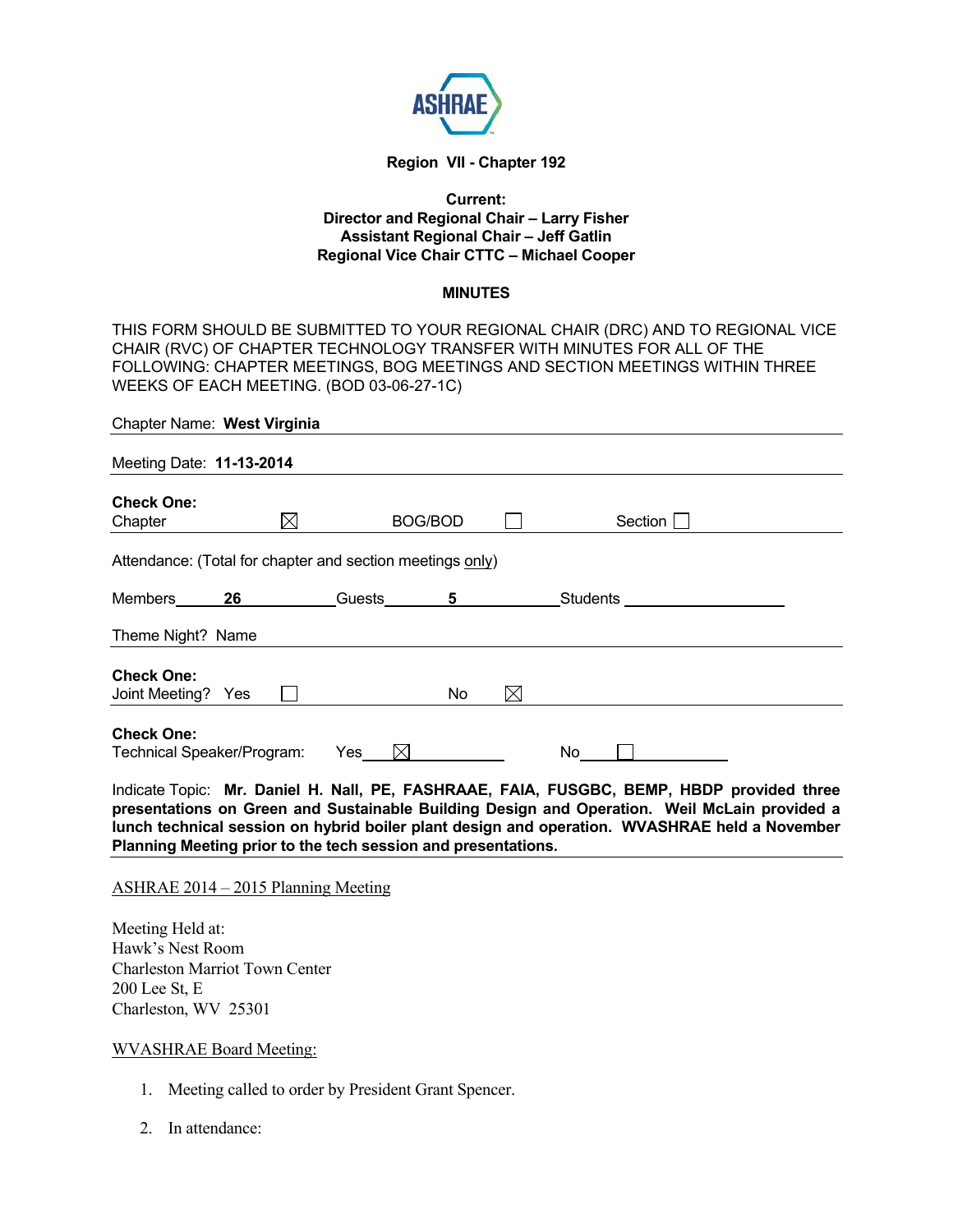

- A. Mr. Grant Spencer President
- B. Mr. Jennings Davis President Elect
- C. Mr. Joe Rigney Vice President
- D. Mr. Art Hallstrom BOG
- E. Mr. John Pruett Treasurer
- F. Mr. James Lowry CTTC Chair and Historian
- G. Mr. Ted Zachwieja Membership Promotion Chair
- H. Mr. Shane Hall Program Chair
- I. Mr. Will Dempsey YEA Chair
- J. Mr. Samuel Butzer Secretary
- 3. Previous meeting minutes approved.
- 4. Future meetings:
	- A. January 9<sup>th</sup> at the Fireside Grille. Mr. Samuel Butzer presenting on Combined Heat and Power.
	- B. Soon after Northern chapter meeting held in Morgantown.
		- i. Meeting is subsequently been scheduled for lunch time on January  $22<sup>nd</sup>$  with Mr. Samuel Butzer also presenting on CHP
- 5. Next followed an open discussion amongst all in attendance about issues important to ASHRAE and West Virginia:
	- A. EPA's new regulations and guidelines and the possible effects on WV.
	- B. Coal gasification of coal to stimulate a hydrogen economy?
	- C. Recently, China and the US make agreements on carbon dioxide emissions and other greenhouse gases.
- 6. Grant Spencer and Art Hallstrom attended an energy conference.
- 7. Thanks to Mr. Nall for traveling to WV and committing to so much time and information.
- 8. Much thanks to Shane Hall and Art Hallstrom for making today's meeting possible.
- 9. The March EXPO in Charleston was discussed.
	- A. Three hours for distinguished lecturers.
	- B. Art Hallstrom to present on BEQ.
	- C. Agreement was made to have all ASHRAE events on Day One only.
- 10. President Elect Jennings Davis:
	- A. PAOE Status: All reports were in by October and submitted to Regional Chair. All PAOE points accepted.
	- B. All "Full Circle" Research Promotion donations have been submitted.
- 11. Student Activities requires more action.
- 12. Membership growth Recruiting.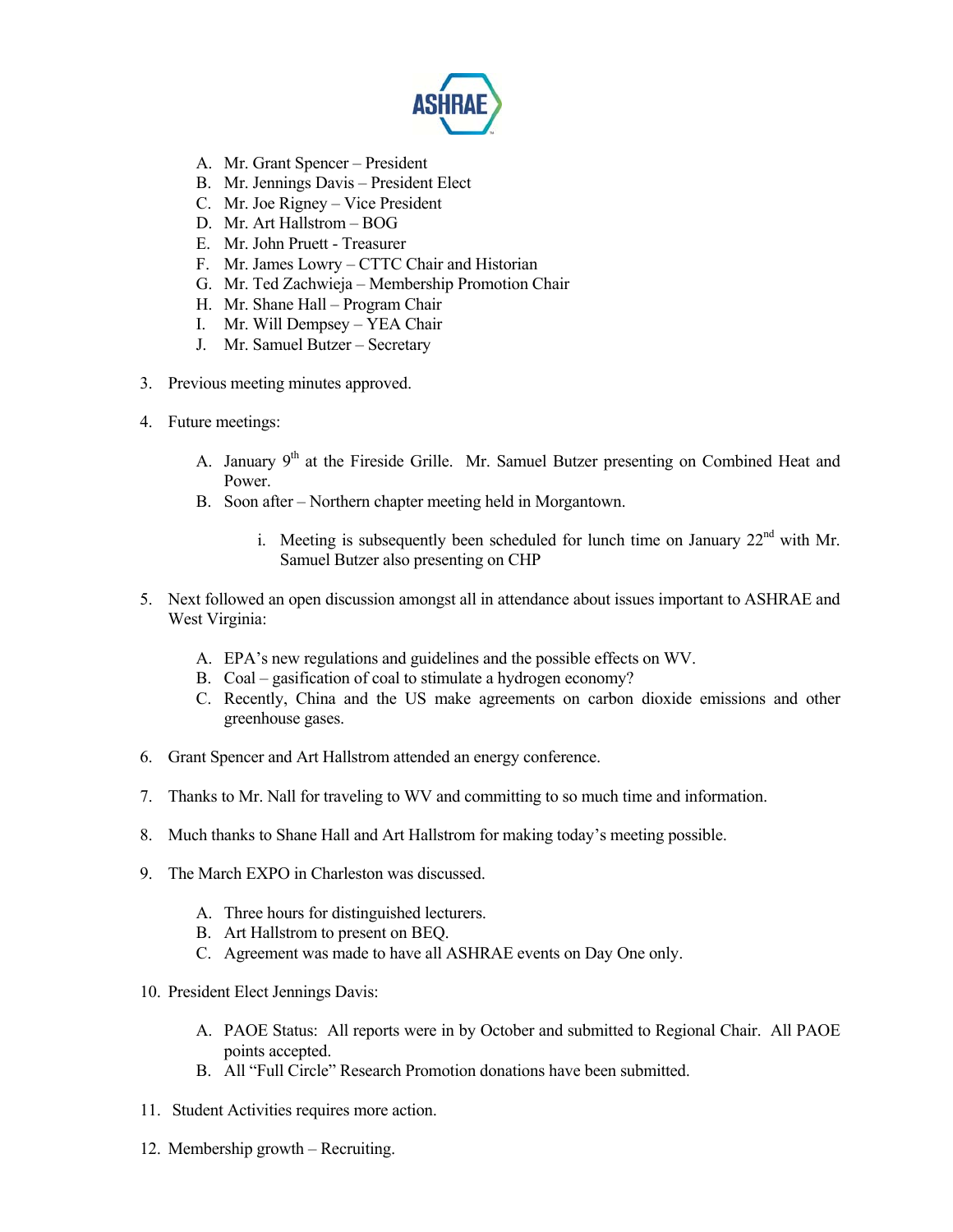

- A. Reach out to Manufacturers, Manufacturer's Representatives, Consulting Engineers for new membership growth.
- 13. Chapter Communications:
	- A. Constant Contact
	- B. Chapter Operations
	- C. Membership Contact
	- D. ASHRAE Base-Camp (similar to Drop Box)
- 14. There will be a Planning Meeting in December?
- 15. Documentation is needed for promotion possibly make Brochures?
- 16. Can we (will we) create a Linked-In group for WVASHRAE?
	- A. There is a National ASHRAE Facebook page.
	- B. WVUSGBC has success using Facebook and Linked-In.
	- C. To be started and controlled by Ted and Will.
- 17. Communication's issues we saw while trying to "promote" today's event:
	- A. Emails with over 100 addresses might be blocked or labeled as SPAM.
	- B. Constant contact emails might be blocked.
	- C. Email process definitely had failures in advertising and promoting today's event.
	- D. Future emails from Art Hallstrom only in smaller batches.
	- E. Three separate emails Initial advertisement, three weeks out, two weeks out.
	- F. Survey members in the future about their preferred choice of contact.
- 18. Payment issues associated with today's event:
	- A. There were Pay-Pal payments through the WVASHRAE website and through Constant Contact and the Treasurer was not able to see all payments.
	- B. In the future Register and Payment only through WVASHRAE website.
- 19. Art Hallstrom GGAC Chair:
	- A. Art performed BEQ on a building in Hurricane building received a C.
	- B. Upcoming meeting with Hurricane City Manager to discuss Net Zero buildings.
- 20. The past president is in charge of nominations.\
- 21. Chapter Planning Meeting needs a Date –sometime in May?
- 22. New Officers will be installed by March
	- A. Vote early in March.
	- B. New Officers acknowledged at EXPO.
- 23. Meeting Adjourned (meeting was rushed and non-typical, we had attendees starting to arrive for the upcoming presentations and technical session).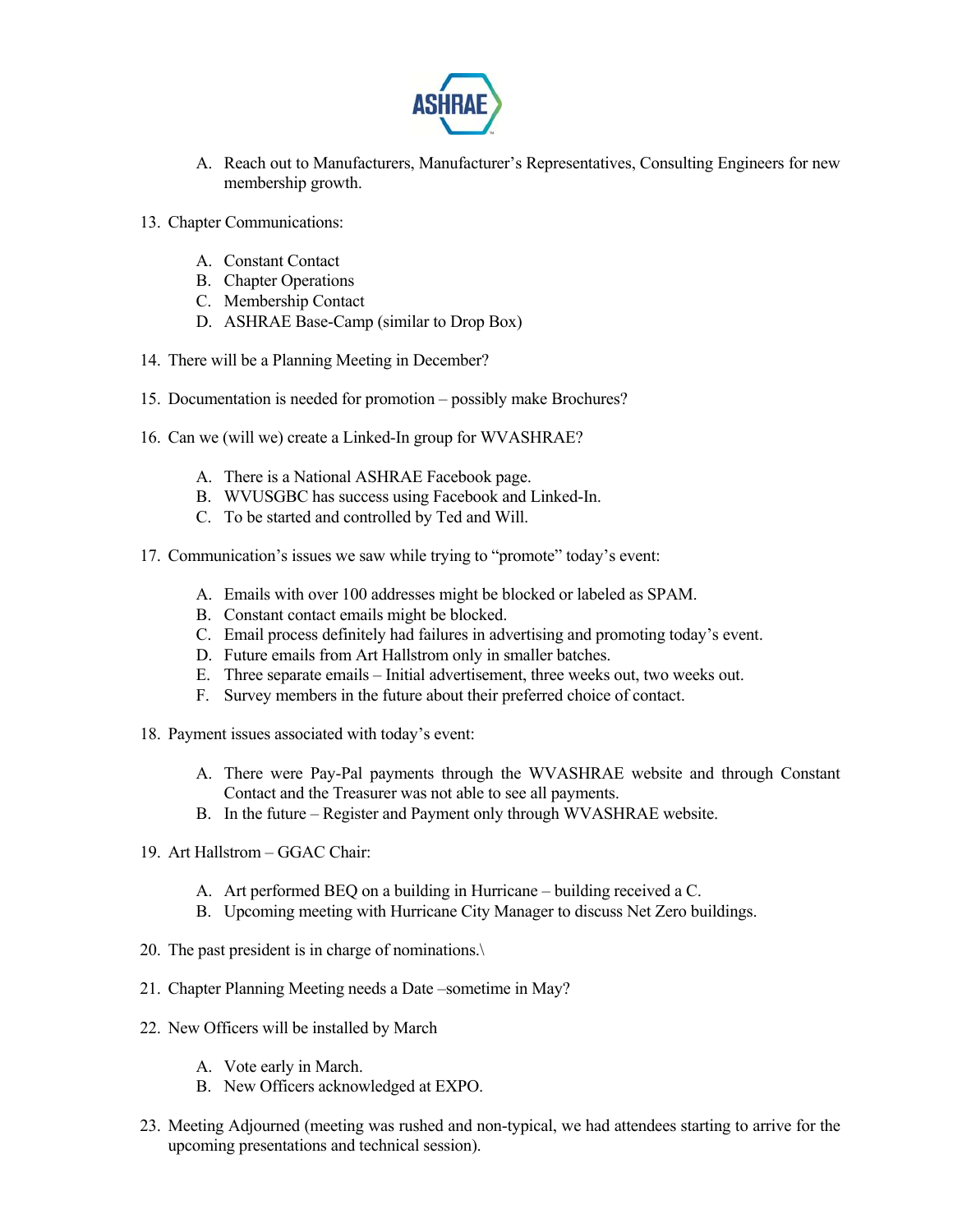

# 12:15 PM – 12: 45 PM – Tech Session Sponsored by Weil McLain

Presented by: Mr. Dave Burggren Weil McLain Director of Commercial Sales Mr. Burggren will highlight application considerations for commercial condensing boilers, and commercial condensing boilers paired with standard efficiency boilers in a hybrid arrangement. After highlighting the rating conditions (water temperatures) boiler manufacturers are required to use, we will do a comparison. We will use local weather data for a specific example building, model existing coil performance under varying water temperature conditions, and then integrate the two to help validate boiler selections.

1:00 PM – 2:00 PM Designing Green Communities: Sustainable Infrastructure Presented by: Mr. Daniel H. Nall, P.E., FASHRAE, FAIA, FUSGBC, BEMP, HBDP. GBCI Approved | 1 CE Hour | 0090006542 ‐ AIA Approved | 1 LU | DGC001 ASHRAE Approved 1PDH

Community planners have the opportunity for significant reduction of the environmental impact of human activity. The current interest in green buildings often overlooks the far greater conservation potential of sustainable communities. Creating net zero energy and net zero water usage communities is much easier than creating single buildings with the same performance. Communities can be vital, complex ecologies that obtain maximum use of consumed resources while minimizing waste discharge. These goals are best achieved by exploiting the synergies among the separate infrastructure systems while obtaining multiple benefits from each conservation strategy. For example, greenways can provide not only pedestrian pathways but also management and cleansing of storm water run-off. Co-location of neighborhood scaled power, thermal, and waste water treatment plants allows the by-products of each system to be used as resources for others. Sewage treatment plant gas can offset some fuel usage for power generation and sewage treatment plant water effluent provides cooling tower make‐up for the cooling plants. Pursuing these issues at the community level addresses issues at the most effective scale. For example, sewage treatment is best handled at a neighborhood scale so that the treated effluent water can be recycled for local non‐potable uses, such as irrigation, exterior housekeeping and flushing. Renewable energy production, on the other hand, is best handled on a regional scale, so that sites can be selected for most effective harvesting of the resource. When these strategies are pursued in a single building, both conservation and economic effectiveness are often seriously diminished.

2:00 PM – 3:00 PM ‐ Innovative Systems for Energy and Water Conservation: Four Corporate **Headquarters** Presented by: Mr. Daniel H. Nall, P.E., FASHRAE, FAIA, BEMP, HBDP. GBCI Approved | 1 CE Hour | 0090008184 ‐ AIA Approved | 1 LU | ISEWC2012 ASHRAE Approved 1 PDH

This presentation discusses the fundamentals of energy and water conservation in buildings, focusing on building mechanical systems. It then presents how these principles have been implemented in four corporate headquarters offices buildings around the world. Different approaches to energy conservation are presented, ranging from architecturally integrated HVAC systems to innovative applications of packaged equipment. Presented water conservation strategies range from water conserving fixtures through desalination of brackish groundwater.